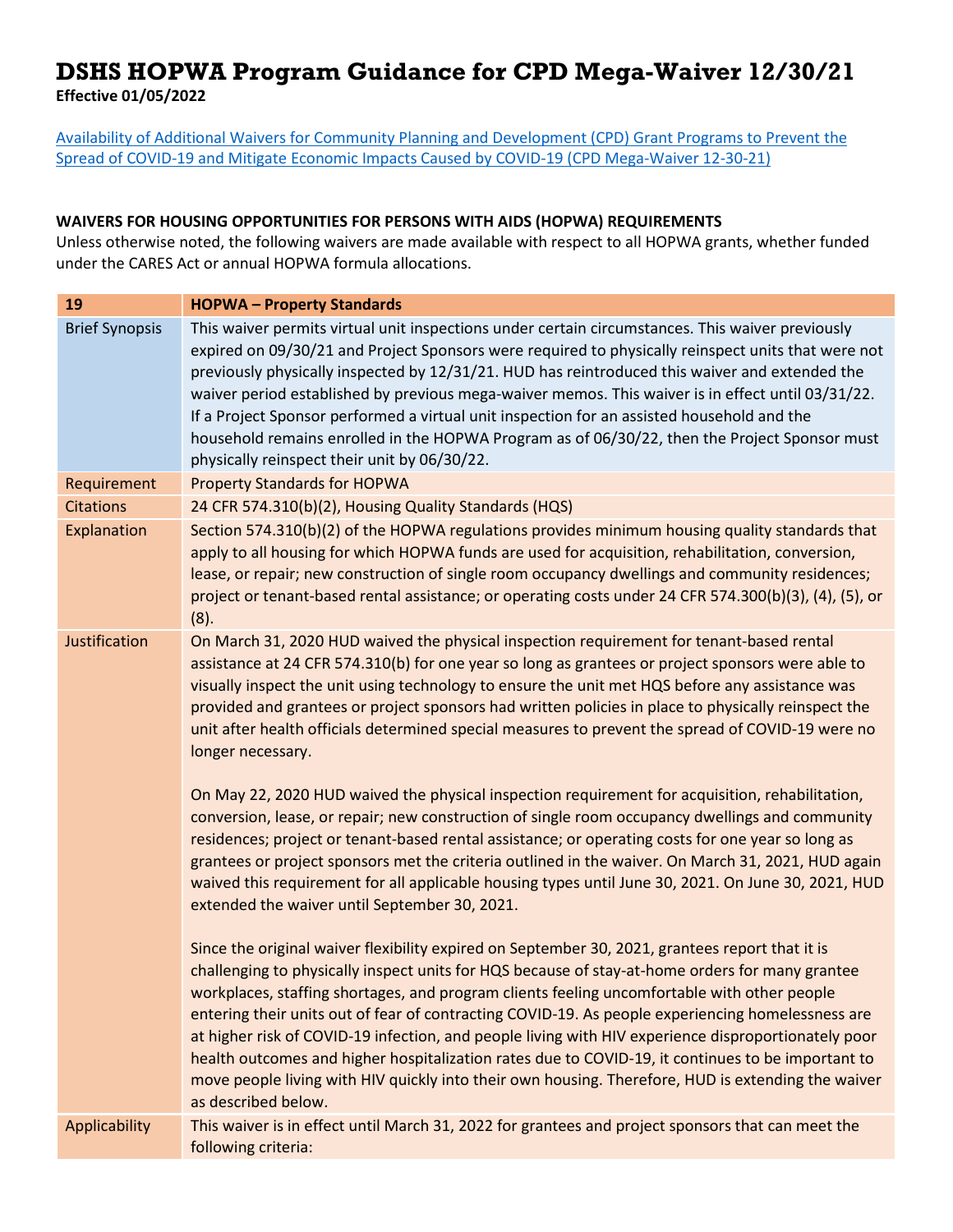|                       | 1. The grantee or project sponsor can visually inspect the unit using technology, such as video<br>streaming, to ensure the unit meets HQS before any assistance is provided; and<br>2. The grantee or project sponsor has written policies that require physical reinspection of the<br>units not previously physically inspected by June 30, 2022.                                                                                                                                                                                                                                                                                                                                                                                                                                                                                                                                                                                                                                                                                                                                                                                                                                                                                                                                                                                                                                                                                                                                                                                                                                                                                                                                                                                                                                                                                                                                                                                                                                                                                                                                                                                                                                                                            |
|-----------------------|---------------------------------------------------------------------------------------------------------------------------------------------------------------------------------------------------------------------------------------------------------------------------------------------------------------------------------------------------------------------------------------------------------------------------------------------------------------------------------------------------------------------------------------------------------------------------------------------------------------------------------------------------------------------------------------------------------------------------------------------------------------------------------------------------------------------------------------------------------------------------------------------------------------------------------------------------------------------------------------------------------------------------------------------------------------------------------------------------------------------------------------------------------------------------------------------------------------------------------------------------------------------------------------------------------------------------------------------------------------------------------------------------------------------------------------------------------------------------------------------------------------------------------------------------------------------------------------------------------------------------------------------------------------------------------------------------------------------------------------------------------------------------------------------------------------------------------------------------------------------------------------------------------------------------------------------------------------------------------------------------------------------------------------------------------------------------------------------------------------------------------------------------------------------------------------------------------------------------------|
| <b>DSHS Guidance</b>  | Project Sponsors may not postpone initial Housing Quality Standards Certifications (HQS) for new<br>assisted units. For initial HQS inspections of new assisted units between 01/05/22 and 03/31/22,<br>Project Sponsors may utilize the following flexibilities:<br>Before providing assistance, Project Sponsors may utilize video streaming technology to<br>visually inspect the unit and ensure that it meets HQS (e.g., Facetime, Skype, time-stamped<br>video files, time-stamped photos, etc.).<br>In the household's case notes, the Project Sponsor should document that they are utilizing<br>$\bullet$<br>this flexibility and provide a brief rationale.<br>The Project Sponsor must track which HQS certifications utilized this flexibility.<br>$\bullet$<br>If a Project Sponsor performed a virtual unit inspection for an assisted household and the<br>$\bullet$<br>household remains enrolled in the HOPWA Program as of 06/30/22, then the Project<br>Sponsor must physically reinspect their unit by 06/30/22.<br>Project Sponsors may postpone annual HQS reinspections of assisted units between 01/05/22 and<br>03/31/22. Project Sponsors may utilize the following flexibilities:<br>The Project Sponsor should contact households to assess whether there are any issues with<br>assisted units (Plumbing okay? Air conditioning working? Appliances work? Any<br>deteriorated paint in pre-1978 housing? Etc.), document the call in the household's case<br>notes, and prioritize these units for physical reinspection.<br>In the household's case notes, the Project Sponsor should document that they are utilizing<br>$\bullet$<br>this flexibility and provide a brief rationale.<br>The Project Sponsor must track which HQS certifications utilized this flexibility.<br>If a Project Sponsor postponed an annual HQS reinspection for an assisted household and<br>$\bullet$<br>the household remains enrolled in the HOPWA Program as of 06/30/22, then the Project<br>Sponsor must physically reinspect their unit by 06/30/22.<br>NOTE: This waiver only applies to HOPWA HQS. It does not waive Lead Safe Housing Rules or Fire<br>Safety Requirements (these are separate from HQS). |
| 20                    | <b>HOPWA - FMR Rent Standard</b>                                                                                                                                                                                                                                                                                                                                                                                                                                                                                                                                                                                                                                                                                                                                                                                                                                                                                                                                                                                                                                                                                                                                                                                                                                                                                                                                                                                                                                                                                                                                                                                                                                                                                                                                                                                                                                                                                                                                                                                                                                                                                                                                                                                                |
| <b>Brief Synopsis</b> | HUD has waived rent standard requirements for all rental assistance activities. HUD has extended<br>the waiver period established by previous mega-waiver memos. This waiver is in effect until<br>$03/31/22$ .                                                                                                                                                                                                                                                                                                                                                                                                                                                                                                                                                                                                                                                                                                                                                                                                                                                                                                                                                                                                                                                                                                                                                                                                                                                                                                                                                                                                                                                                                                                                                                                                                                                                                                                                                                                                                                                                                                                                                                                                                 |
| Requirement           | <b>Rent Standard for HOPWA Rental Assistance</b>                                                                                                                                                                                                                                                                                                                                                                                                                                                                                                                                                                                                                                                                                                                                                                                                                                                                                                                                                                                                                                                                                                                                                                                                                                                                                                                                                                                                                                                                                                                                                                                                                                                                                                                                                                                                                                                                                                                                                                                                                                                                                                                                                                                |
| <b>Citations</b>      | 24 CFR 574.320(a)(2), Rent Standard                                                                                                                                                                                                                                                                                                                                                                                                                                                                                                                                                                                                                                                                                                                                                                                                                                                                                                                                                                                                                                                                                                                                                                                                                                                                                                                                                                                                                                                                                                                                                                                                                                                                                                                                                                                                                                                                                                                                                                                                                                                                                                                                                                                             |
| Explanation           | Grantees must establish rent standards for their rental assistance programs based on FMR (Fair                                                                                                                                                                                                                                                                                                                                                                                                                                                                                                                                                                                                                                                                                                                                                                                                                                                                                                                                                                                                                                                                                                                                                                                                                                                                                                                                                                                                                                                                                                                                                                                                                                                                                                                                                                                                                                                                                                                                                                                                                                                                                                                                  |

Market Rent) or the HUD-approved community-wide exception rent for unit size.

Justification HUD originally waived the FMR rent standard requirement for tenant-based rental assistance for one year on March 31, 2020. On May 22, 2020, HUD waived this requirement for one year for all rental assistance types. On March 31, 2021, HUD again waived this requirement for all rental assistance types until June 30, 2021. On June 30, 2021, HUD again waived this requirement until December 31, 2021. As people experiencing homelessness are at higher risk of COVID-19 infection, and people living with HIV experience disproportionately poor health outcomes and higher hospitalization rates due to COVID-19, it continues to be important ensure people living with HIV can obtain and maintain housing. Extending this waiver of the FMR rent standard limit, while still requiring that the unit be rent reasonable in accordance with §574.320(a)(3), will assist grantees